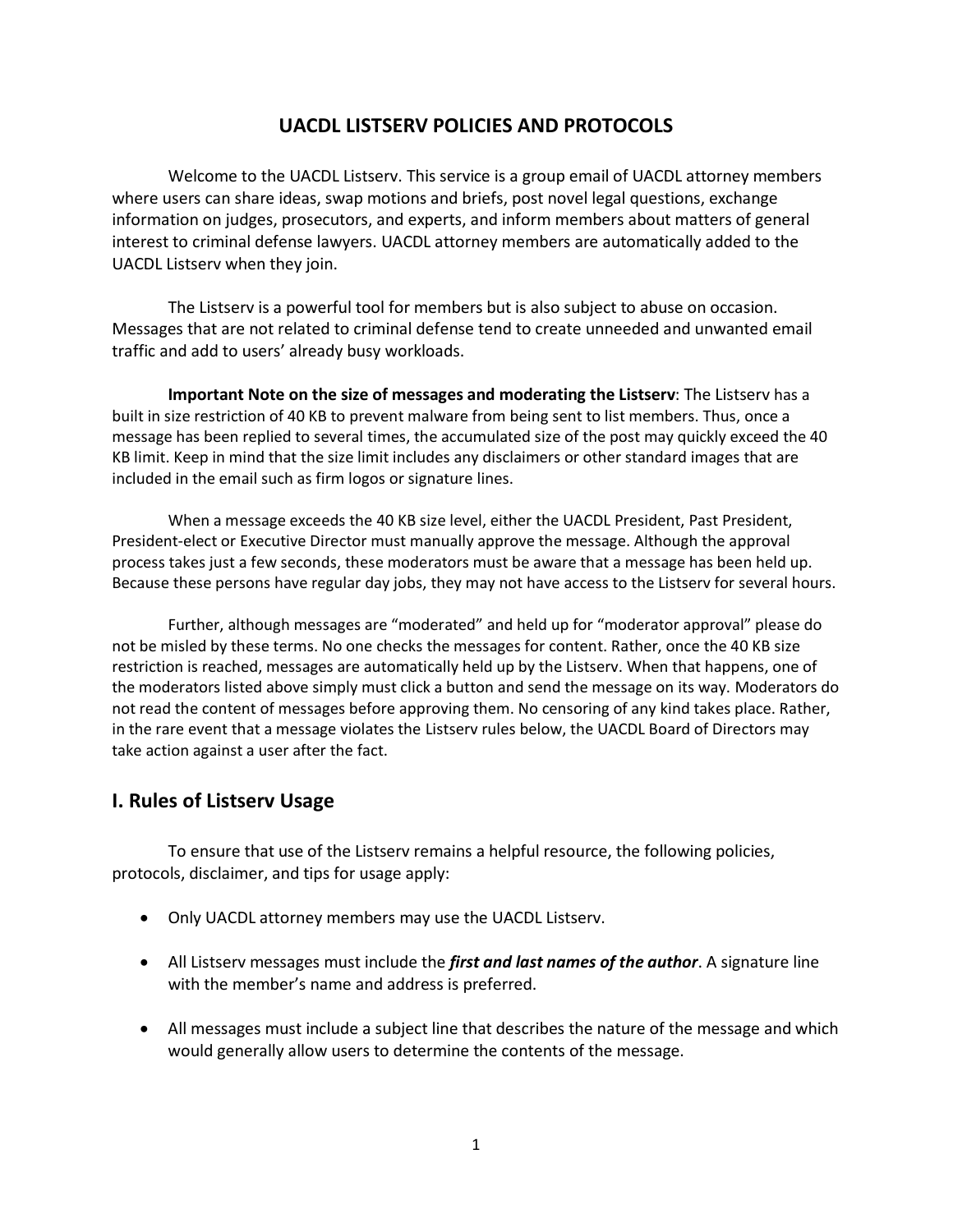- To protect the integrity of the Listserv and its members, *no messages may be disseminated to anyone outside of the UACDL listserv without the express permission of all authors*.
- **Caution.** Be aware that UACDL also uses a separate email service that announces upcoming seminars, delivers the quarterly *Defender* newsletters, and alerts the membership of important information. This service looks different from Listserv messages in that it includes a header that looks like the UACDL website. Messages sent from this service are important announcements sent from the UACDL offices that all members should read.

## **II. Rules to Reduce Listserv Traffic**

- Send replies intended for only one person or a few people to these individuals only. **Warning: Simply clicking the Reply button will automatically send the response to everyone on the List.** The UACDL Board of Directors has decided that sharing valuable information to all members outweighs the increased traffic caused by setting the default on the Listserv to send to all. In the Board's experience, erring on the side of sharing more information is better than risking valuable comments being sent to the original sender only. This policy requires users to use good judgment when replying to messages.
- To send a message to an individual person, users must create a new message by manually typing in the intended receiver's email address or by right clicking on the receiver's email address and selecting the option to send a message to the receiver. In any event, most email programs include a feature that recognizes a person's email address after typing in the first few letters of a person's name or email address.
- Any message that asks for responses that would not be of general interest to the List as a whole must include a notation in the subject line that the message is "**Off Topic."** Also, the body of the message should include a note for replies to be sent "**Off List**" to the sender. Senders must also include their email address in the body of the message.
- To comment on a post or to send a personal message to the sender when the comments are unrelated to UACDL's mission of protecting and defending constitutional liberties, send the response to the original sender only and any others you wish to include. Do not send personal messages or comments to the entire list.

# **III. Prohibited Uses of the Listserv**

- No personal messages unrelated to UACDL's mission of preserving criminal defendants' constitutional rights are allowed. Examples of discouraged personal messages include:
	- thank you notes and comments that are directed to one or a few people only,
	- business solicitations or advertisements
	- personal political opinions
	- political campaigning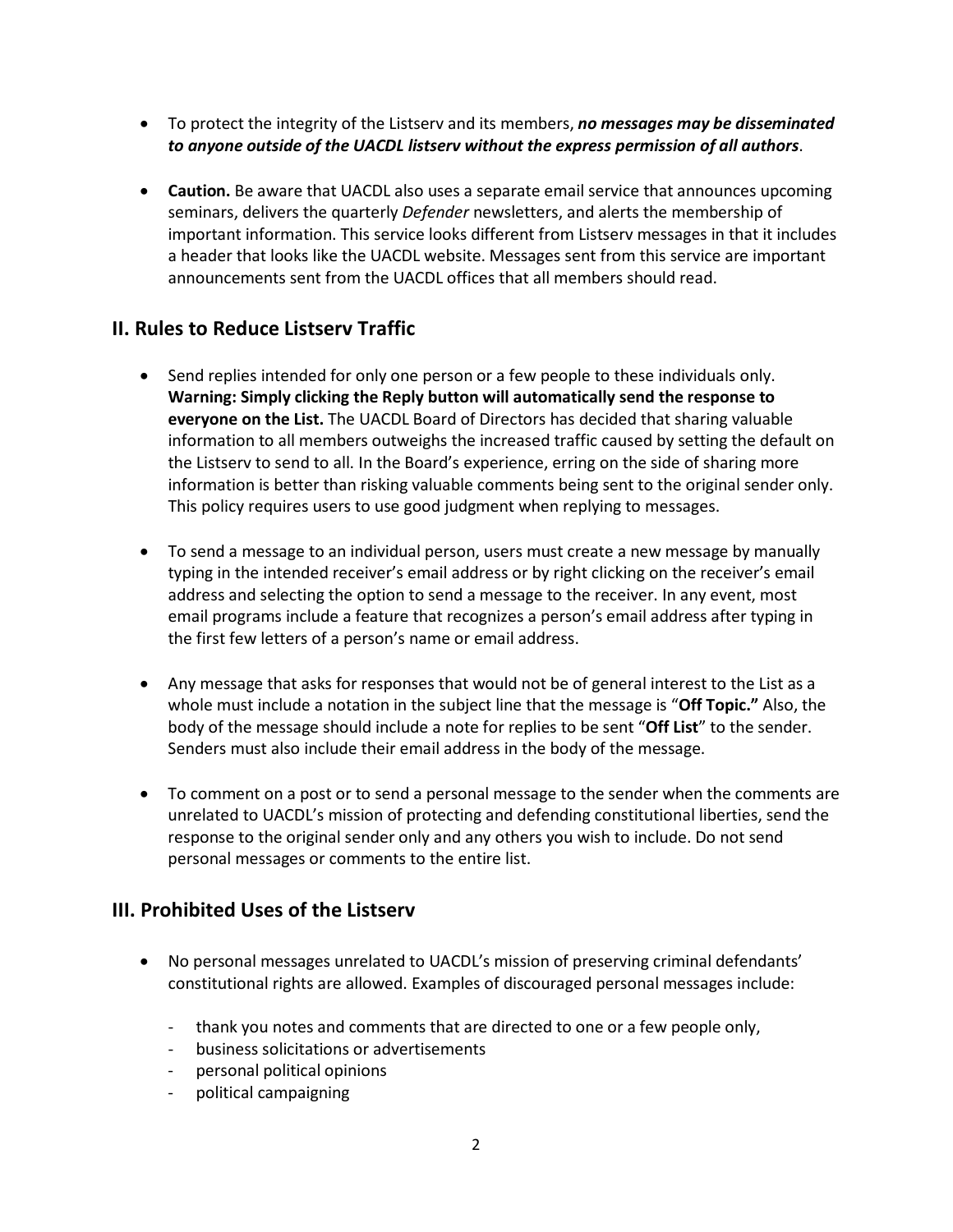- Personal insults, attacks on others' character, and inferring bad motives (including in retaliation to rule violators) are strictly forbidden. Violations may result in removal from the Listserv or even from UACDL.
- The disclosure of any Listserv communications to non-criminal defense lawyers is grounds for removal from the Listserv or from UACDL. **No matter how offensive or personally important a post may be, Listserv users may not disclose Listserv communications to others who are not engaged in criminal defense.**
- Before posting a request for research assistance or advice, users first must have expended reasonable efforts to find the answer themselves. The Listserv is not to be used for blanket requests for help in hopes that someone has already researched and briefed an issue and will be willing to hand over the fruits of that person's labor.
- Avoid criticizing specific persons, especially judges, prosecutors, fellow criminal defense lawyers, etc. Because the Listserv is not a secure forum, users should keep in mind that disparaging comments can be attributed to other users or UACDL as a whole. Although logically a person's comments should only reflect that person's own views, others may infer, albeit incorrectly, that the failure to rebut one person's comments means that others adopt the comments. Regardless of the fallacy of this reasoning, Listserv comments should be offered with the assumption that non-criminal defense lawyers will see them.
- Advocating or campaigning for a party or candidate is not allowed on the Listserv. But, sharing information of a political nature that would be of interest to the membership as a whole is allowed. For example, notice of an upcoming political debate between candidates for office may be of general interest to the list membership.

### **IV. Policing the Listserv**

Failure to follow these measures will result in a friendly reminder from one of the list moderators or administrator. The UACDL Board of Directors will consider repeated or egregious breaches and may remove abusers from the Listserv.

One of the most effective ways to improve the Listserv is members policing themselves. Self-policing means users following the rules without being told to do so and also **gently reminding others** that a post violates Listserv rules.

# **V. Disclaimer Regarding Confidentiality**

• The Utah Association of Criminal Defense Lawyers ("UACDL") has provided a Listserv for its attorney members to share information, communicate with its members, and provide information about upcoming events that are of general interest to the membership. UACDL does not actively police the Listserv and is not responsible for the content of messages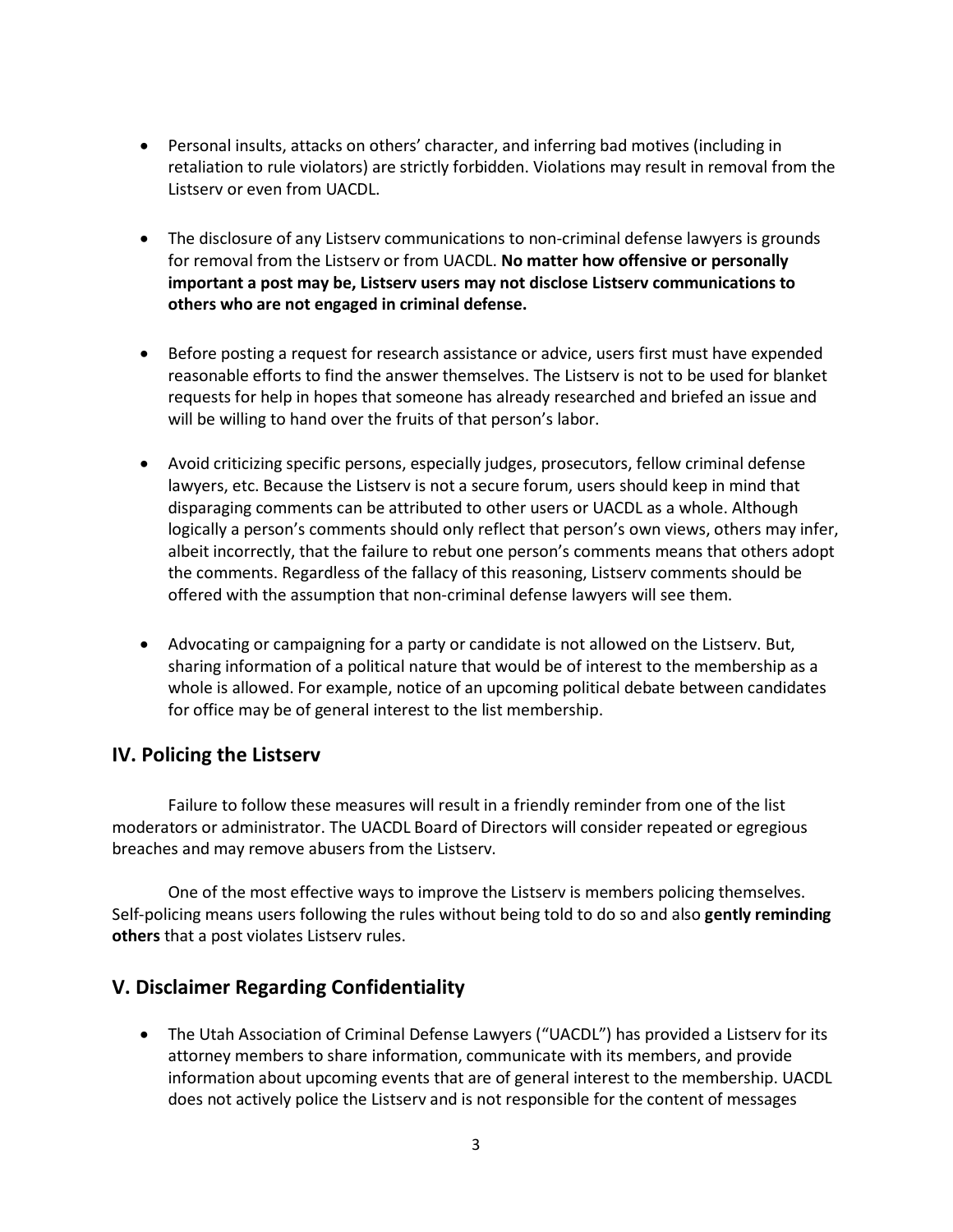posted by subscribers. Membership on the list is by subscription only and subscribers affirmatively agree not to distribute list messages outside of the list itself.

• Because the Listserv is not a secure forum, members must assume that once a message is posted to the list, it is possible that information from the message may be disseminated to others beyond the listserv. Accordingly, care should be taken with all postings. Leaks have been documented previously and so users must assume that any posting could be received by nonsubscribers such as judges, prosecutors, ethics officials, law enforcement officials, etc.

## **VI. UACDL Listserv Discipline Procedures**

The following procedures for addressing violations of the UACDL Listserv policies are detailed below to ensure notice to users, evenhanded and fair application of the policies, and to give users an opportunity to be heard and to address the fairness of disciplinary measures.

- 1. When a user first violates the Listserv policies, the Executive Director or designee shall personally contact the user by telephone, email, or face to face to explain the violation and to warn the user that further violations will result in more severe sanctions. The Executive Director will then document the contact in a written message sent to the user.
- 2. Upon a second violation, the President shall deliver a written letter to the offender that details the violation and informs the user of any discipline that the UACDL Board of Trustees has voted to take against the user. Discipline ranges from a probationary period to suspension of Listserv access, to permanent removal from the Listserv.
- 3. Appeals Rights At any stage of these proceedings, users may appeal disciplinary actions to the Board. To appeal, users must deliver a letter to the President and Executive Director that explains why the discipline was inappropriate. The Executive Director will then forward the letter to the entire Board. The Board will then consider the written appeal and respond to the user no later than the next scheduled Board meeting.

# **VII. Tips For Managing Listserv Traffic**

To ensure that the Listserv remains a valuable resource, please be respectful of other users and do not send unwanted or unnecessary messages to all users. Time is a scarce commodity, and so please respect others who do not wish to read extra messages that do not pertain to them. Users who want to manage Listserv traffic have numerous options at their disposal"

• **Daily Digests:** For members who want to review messages once or twice daily, go to the Listserv information page at http://mailman.xmission.com/mailman/listinfo/uacdl and select the digest option on your personal settings. To reach this page, you will need your Listserv password. This password was set for you when your email was added to the